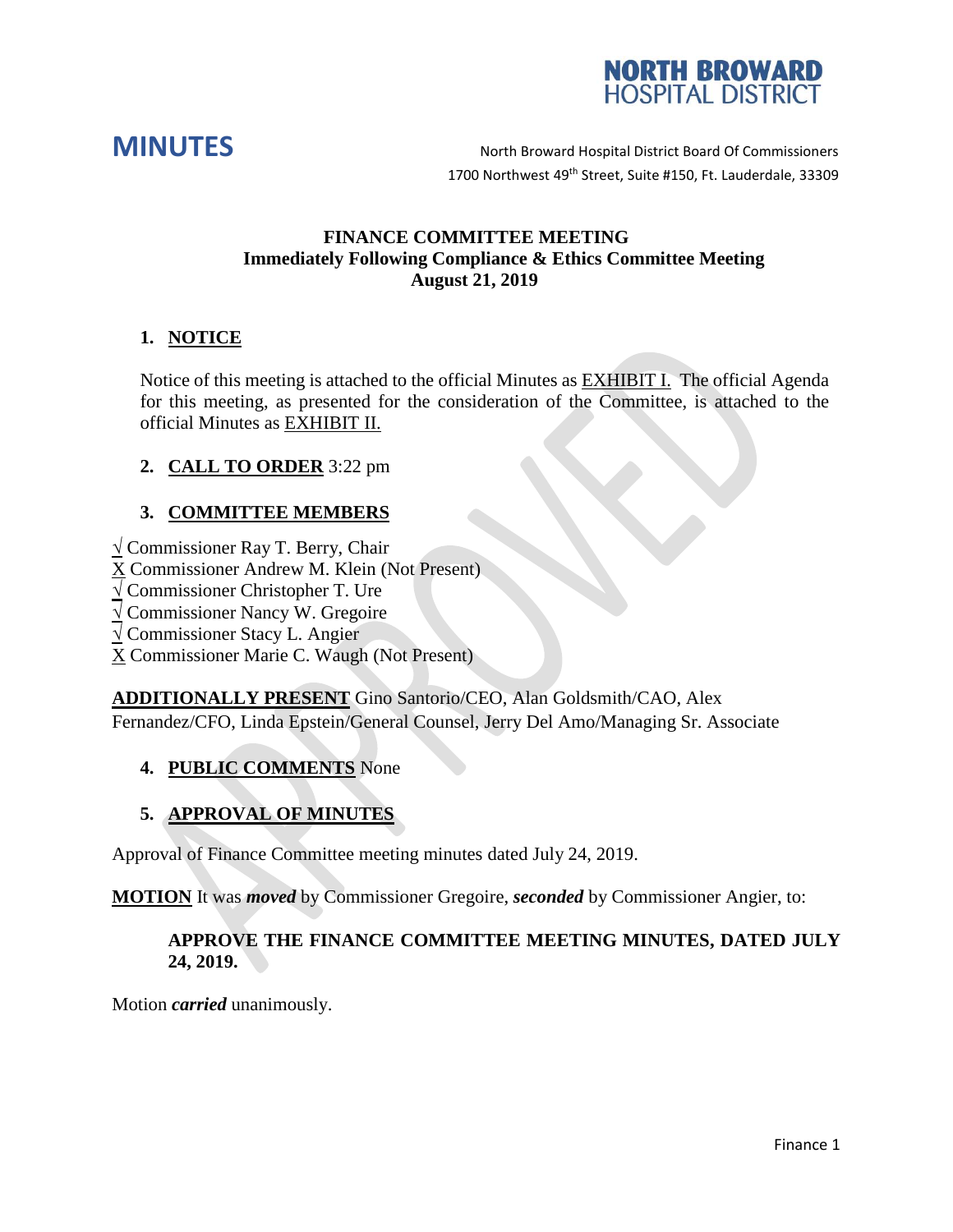

### **6. TOPIC OF DISCUSSION**

Mr. Fernandez reported that in 2015 a prior executive leadership team at Broward Health Coral Springs had engaged an architect to review and assess the Cardiac Catheter Lab Program. The engagement resulted in charges prior to receiving Board approval on the project. Subsequently, the project received Board approval and the amount was included in the budget. A settlement agreement was received in the amount of \$268,000.00 for the services rendered. Mr. Fernandez stated that he wanted the Board to be informed, prior to signing the settlement agreement. Mr. Del Amo clarified that a release was what was agreed to so that payment could be documented. He further reported that there was no pending litigation.

Mr. Fernandez reported that due to the introduction of the new procurement code being discussed at the current meeting, the budget workshop would be moved to the September Finance Committee meeting. In the interim, a draft of the budget could be reviewed on the board portal.

Mr. Fernandez shared a PowerPoint presentation overview of the budgeting process.

6.1. Presentation of the Interim Financial Statement for the month of July 2019 – Alex Fernandez

Mr. Fernandez reported that he would be asking for approval of the Interim Financial Statement in October, 2019 as the budget was not yet approved.

6.2. CFO Presentation – Alex Fernandez

Mr. Fernandez presented the newly reconstructed Finance Report and gave thanks to Commissioners Ure and Angier for their input. Mr. Fernandez presented the Financial Review for FY 2019, July 2019, highlighting the gains and losses.

6.3. BH Contract Extension for Current Settlements in Process, JLA Associates

**MOTION** It was *moved* by Commissioner Angier, *seconded* by Commissioner Gregoire, that:

### **THE FINANCE COMMITTEE RECOMMEND THAT THE BOARD OF COMMISSIONERS OF THE NORTH BROWARD DISTRICT AUTHORIZE THE PRESIDENT/CEO TO APPROVE THE EXECUTION OF THE CONTRACT UPDATE.**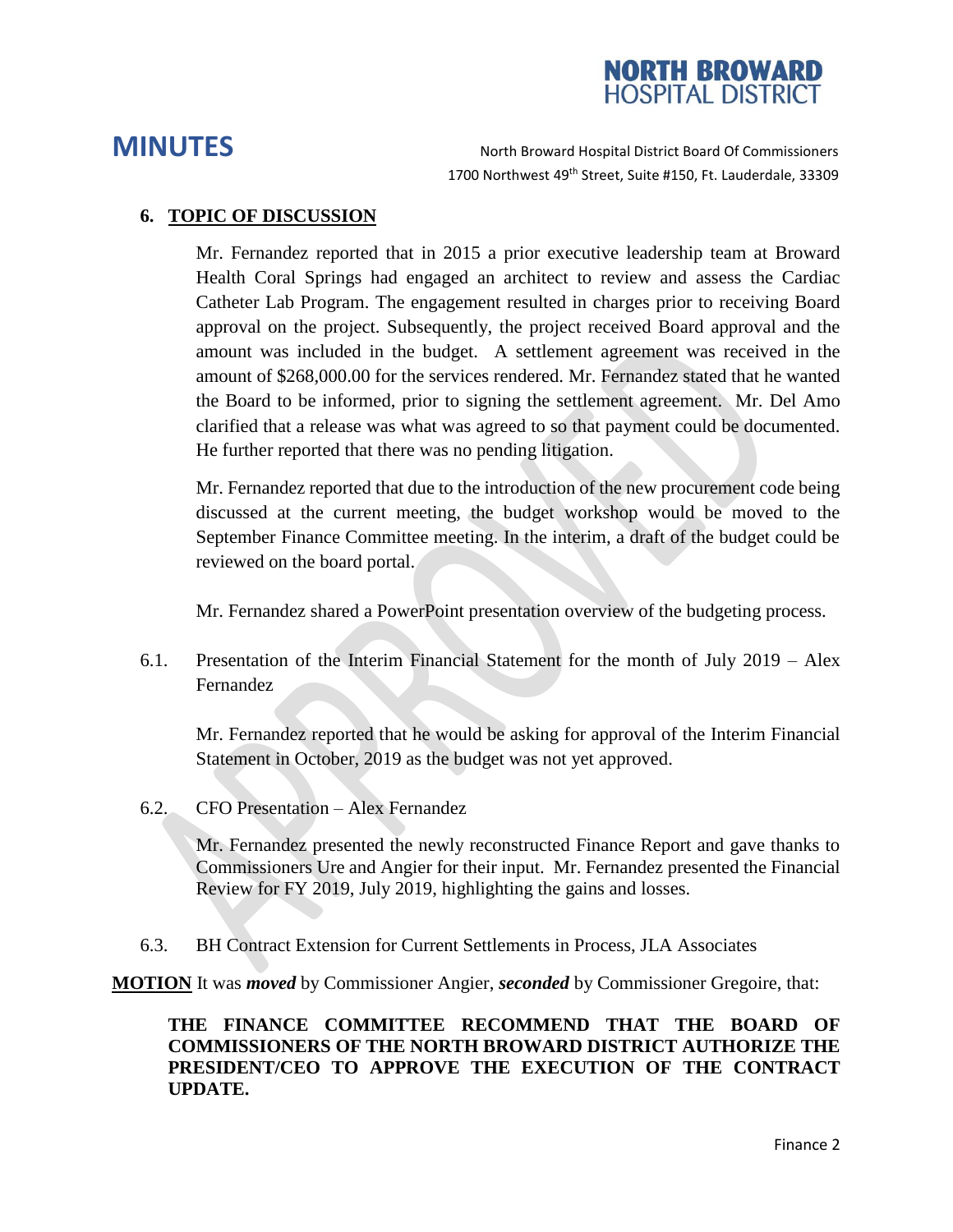

Motion *carried* unanimously.

6.4. BHMC and BHCS, Infant Security Tagging System, Sole Source

**MOTION** It was *moved* by Commissioner Gregoire, *seconded* by Commissioner Angier, that:

**THE FINANCE COMMITTEE RECOMMEND THAT THE BOARD OF COMMISSIONERS OF THE NORTH BROWARD DISTRICT AUTHORIZE THE PRESIDENT/CEO APPROVAL TO PROCURE THROUGH A SOLE SOURCE WAIVER, AS REFERENCED IN THE PROCUREMENT CODE, FOR THE EXPANSION TO THE INFANT SECURITY TAGGING SYSTEM AT A COST OF \$189,483.53.** 

Motion *carried* unanimously.

6.5. Systemwide, Lease for Hematology Lab Equipment, STAGO

**MOTION** It was *moved* by Commissioner Angier, *seconded* by Commissioner Gregoire, that:

**THE FINANCE COMMITTEE RECOMMEND THAT THE BOARD OF COMMISSIONERS OF THE NORTH BROWARD DISTRICT AUTHORIZE THE PRESIDENT/CEO IN ACCORDANCE WITH SECTION 24 (D) OF THE NORTH BROWARD HOSPITAL DISTRICT CHARTER, TO APPROVE THE LEASE OF EIGHT STAGO INSTRUMENTS AND PROCUREMENT OF OPERATING SUPPLIES FOR A COST OF \$1,740,000, OVER A SIX YEAR CONTRACTUAL AGREEMENT WITH STAGO.**

Motion *carried* unanimously.

6.6. BHMC, Legacy Waiver, Roche Diagnostics

**MOTION** It was *moved* by Commissioner Gregoire, *seconded* by Commissioner Angier, that:

**THE FINANCE COMMITTEE RECOMMEND THAT THE BOARD OF COMMISSIONERS OF THE NORTH BROWARD DISTRICT AUTHORIZE THE PRESIDENT/CEO APPROVAL TO EXECUTE THE LEGACY WAIVER, AS REFERENCED IN THE PROCUREMENT CODE, OF A NEW REAGENT AND SUPPLY AGREEMENT WITH THE CURRENT VENDOR, ROCHE DIAGNOSTIC CORPORATION, FOR A FIVE (5) YEAR COST OF \$745,200.00.**

Motion *carried* unanimously.